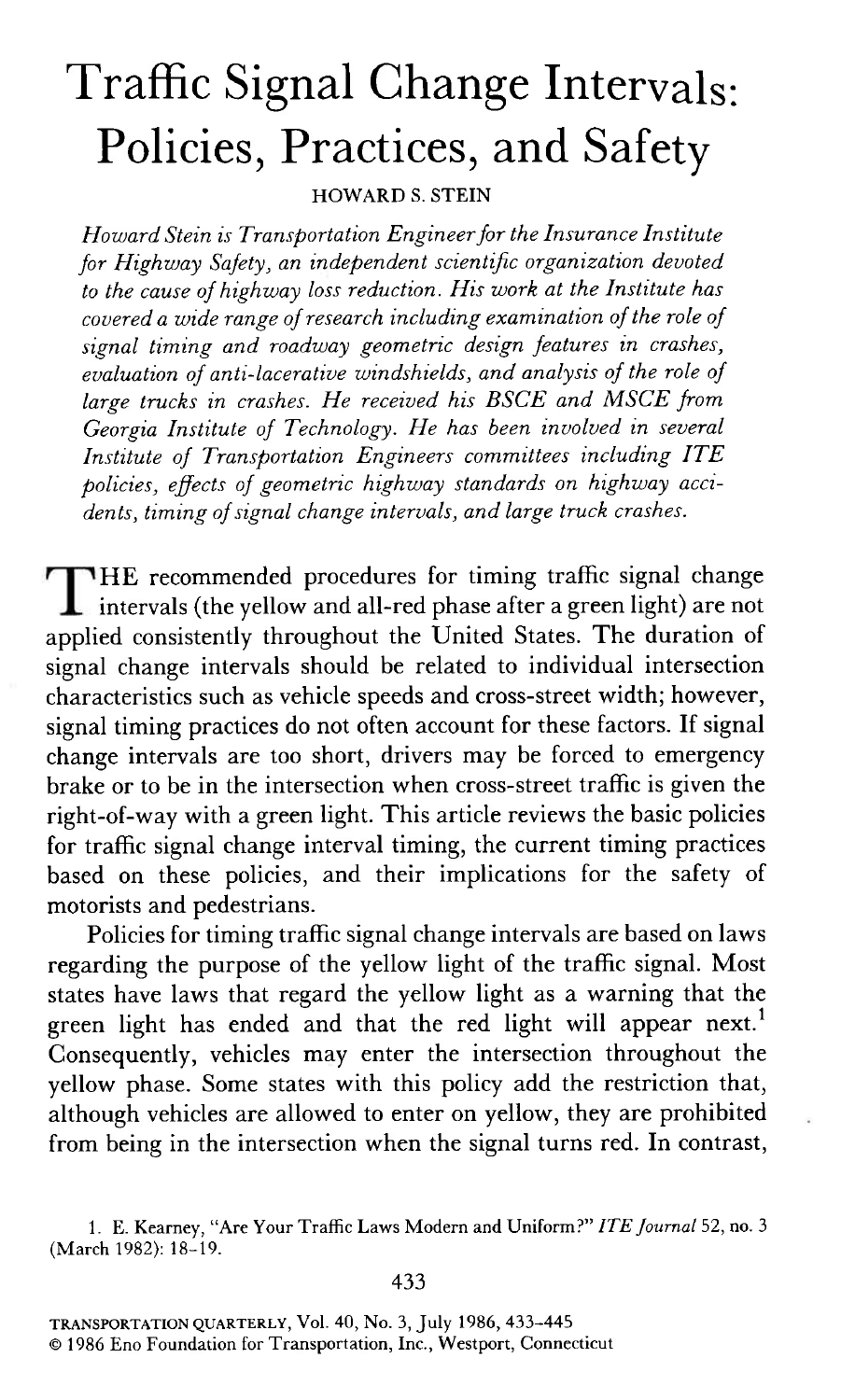the laws of 10 other states require that drivers in traffic facing a yellow light following a green light stop before the intersection unless they cannot stop safely.

## RECOMMENDED CHANGE INTERVAL TIMING PRACTICES

Guidance for the timing of traffic signal change intervals is provided by three basic sources: Manual of Uniform Traffic Control Devices (MUTCD); Traffic and Transportation Engineering Handbook (ITE Handbook); and Traffic Control Devices Handbook (TCDH). The MUTCD, which serves as a national standard for signs, signals and roadway markings, simply states that the yellow light is a warning that the green light allowing traffic movement is being terminated.<sup>2</sup> It also recommends that the yellow phase should generally range from 3 to 6 seconds. The yellow phase may be followed by an all-red clearance phase to permit the intersection to clear before cross-traffic begins. No specific details are given as to how to determine the appropriate duration for the yellow phase or all-red clearance phase.

The current ITE Handbook states that the minimum length for the change interval should accommodate both drivers who can safely stop at the stop line and those who choose to go through the intersection.<sup>3</sup> Table I shows two formulas that are presented in the ITE Handbook.<sup>4</sup> These formulas are derived by determining the critical point upstream from the intersections at which the majority of drivers, given the deceleration required, would decide not to attempt to stop, and by computing the time required for *continuing* drivers to enter (and clear) the intersection. The first formula, for intersections in jurisdictions where vehicles are prohibited from entering the intersection during the yellow phase, allows drivers of vehicles who do not choose to stop to have just enough time to enter the intersection before the startup of cross-street traffic. Its variables include driver perception-reaction time, vehicle speed, and vehicle deceleration rate. The deceleration rate used in this formula refers not to actual vehicle performance but to a more gradual constant rate that drivers tend to

2. Federal Highway Administration, Manual on Uniform Traffic Control Devices (Washington, D.C.: U.S. Department of Transportation, 1978), p. 4B-15.

3. L. Rach, "Traffic Signals," Transportation and Traffic Engineering Handbook, 2nd ed. (Washington, D.C.: Institute of Transportation Engineers, 1982), p. 756.

4. These two formulas are based on work conducted by D. Gazis, R. Herman, and A. Maradudin. See "The Problem of the Amber Signal Light in Traffic Flow," Traffic *Engineering* 30, no. 7 (July 1960): 19-26.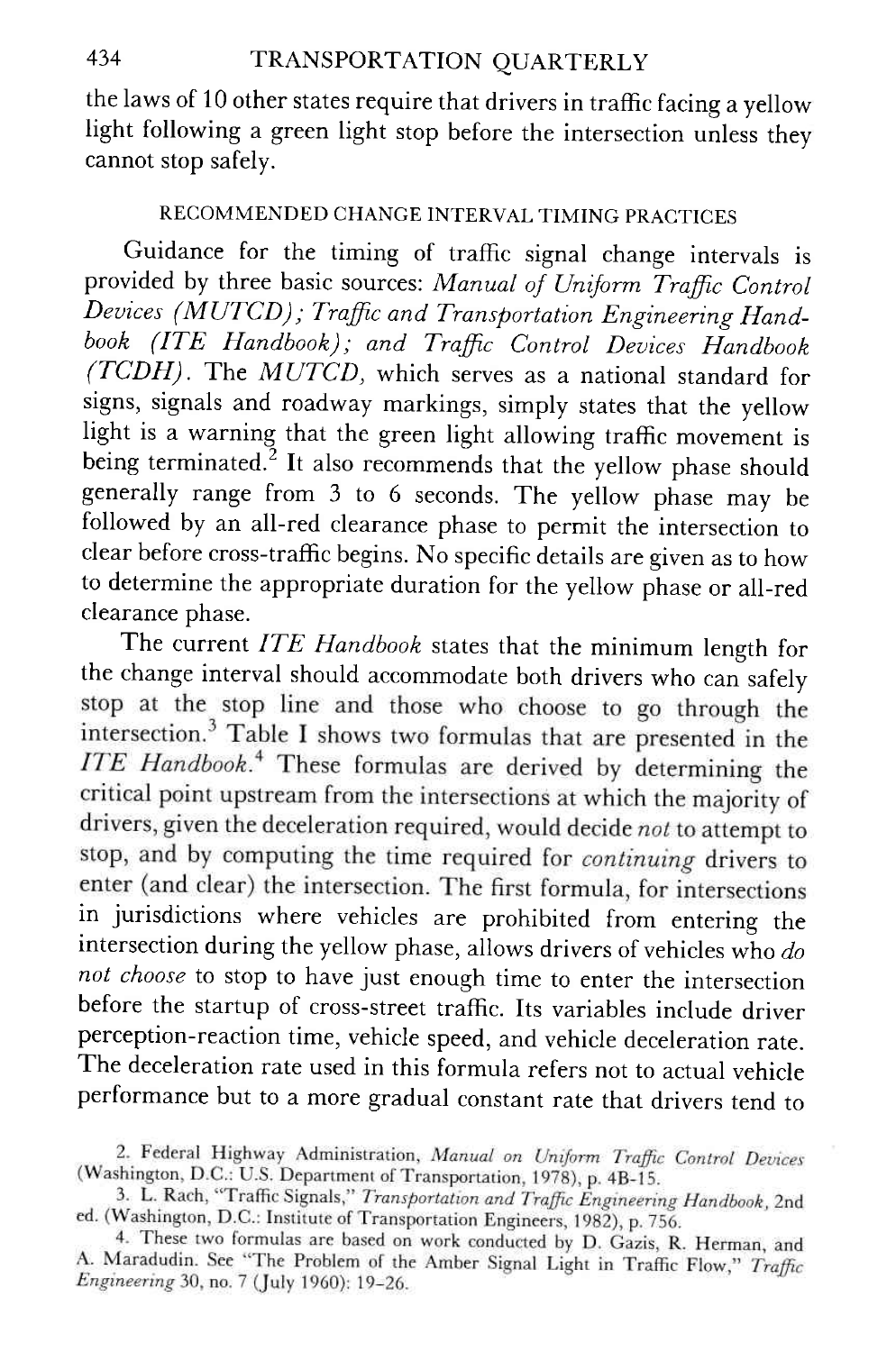A. Minimum signal change interval time required for vehicles not stopping to enter intersection

$$
Y + AR = t + \frac{V}{2a}
$$

 $Y =$  Yellow time, sec

 $AR = All-red time, sec$ 

- $t =$  Perception-reaction time, sec
- $V =$  Vehicle speed, ft/sec

 $a =$  Deceleration rate, ft/sec<sup>2</sup>

B. Minimum signal change interval time required for vehicles not stopping to *enter and* clear the intersection

$$
Y + AR = t + \frac{V}{2a} + \frac{W + L}{V}
$$

 $Y =$ Yellow time, sec

 $AR = All-red$  time, sec

 $t =$  Perception-reaction time, sec

 $V =$  Vehicle speed, ft/sec

 $a =$  Deceleration rate, ft/sec<sup>2</sup>

 $W =$  Width of cross street, ft

 $L =$  Length of vehicle, ft

select and feel comfortable with in slowing to stop at an intersection. In this formula, the duration of the signal change interval increases with driving speed.

There is a common misconception that this formula, which is often referred to as the "stopping" formula, gives the time required to stop a vehicle. However, an examination of the basic equations of kinematics shows that the time required to stop  $(t + V/a)$  is longer than the time required for a vehicle to travel the same distance at a constant speed  $(t+V/(2a))$ . This relationship is illustrated in Figure 1, which compares a stopping vehicle with one attempting to clear the intersection.

A second, longer formula for intersections in jurisdictions where vehicles can enter on yellow adds to the previous formula a variable equal to the time required for a vehicle to clear the intersection (see Table I). The relationship of the length of the signal change interval tobe seen from this figure, the duration of the change interval differs for these two formulas, and its values are sensitive to specific intersection characteristics. The *ITE Handbook* is careful to point out that these formulas produce *minimum* values. It also warns that excessively long yellow lights (5 seconds or greater) may lead to loss of drivers' respect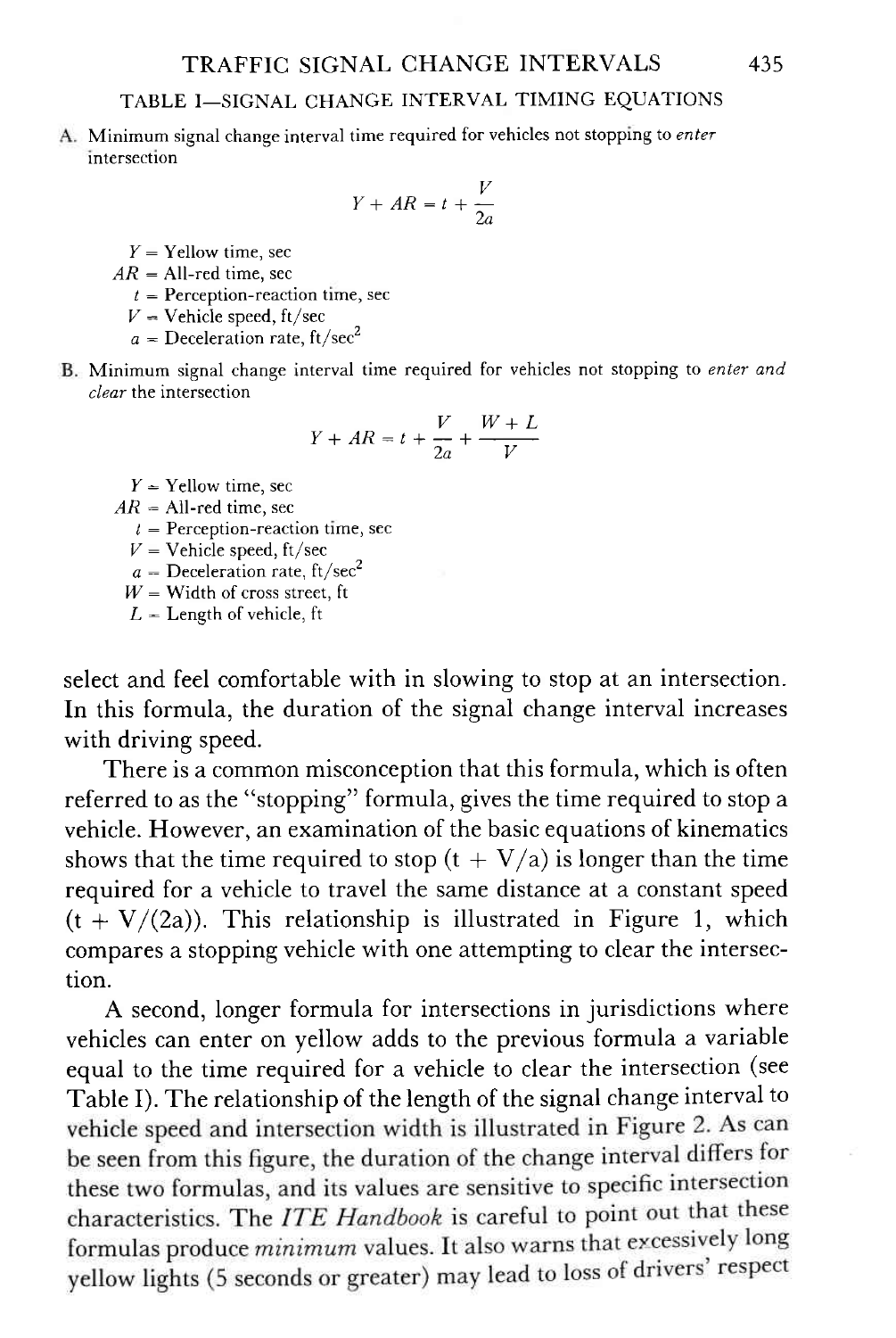

Figure 1. Comparison of parameters for vehicles responding to signal change intervals

for the yellow light and suggests that an all-red clearance phase can be substituted for some portion of the calculated yellow time to provide adequate change intervals.

The ITE Handbook also mentions the possibility that a "dilemma" zone" may exist in which a driver can neither stop safely nor proceed safely through the intersection if the change intervals are not adequate. For example, if the cross street is 84 feet wide and the change interval duration is based on a posted speed limit of 35 mph, the total duration of the change interval (yellow plus all-red phases) based on the longer ITE formula would be 5.6 seconds. For vehicles traveling at higher speeds, e.g., 45 mph, a dilemma zone exists at approximately 268-284 feet upstream from the intersection. The vehicles can neither stop (285 feet required) nor travel completely through the intersection (5.9 seconds required) in the time allowed. A similar hazard exists for slower vehicles, especially at wide intersections (see Figure 2). The warning that change interval values obtained from the ITE formulas provide *minimum* values should be emphasized.

The TCDH follows the ITE Handbook except that it modifies the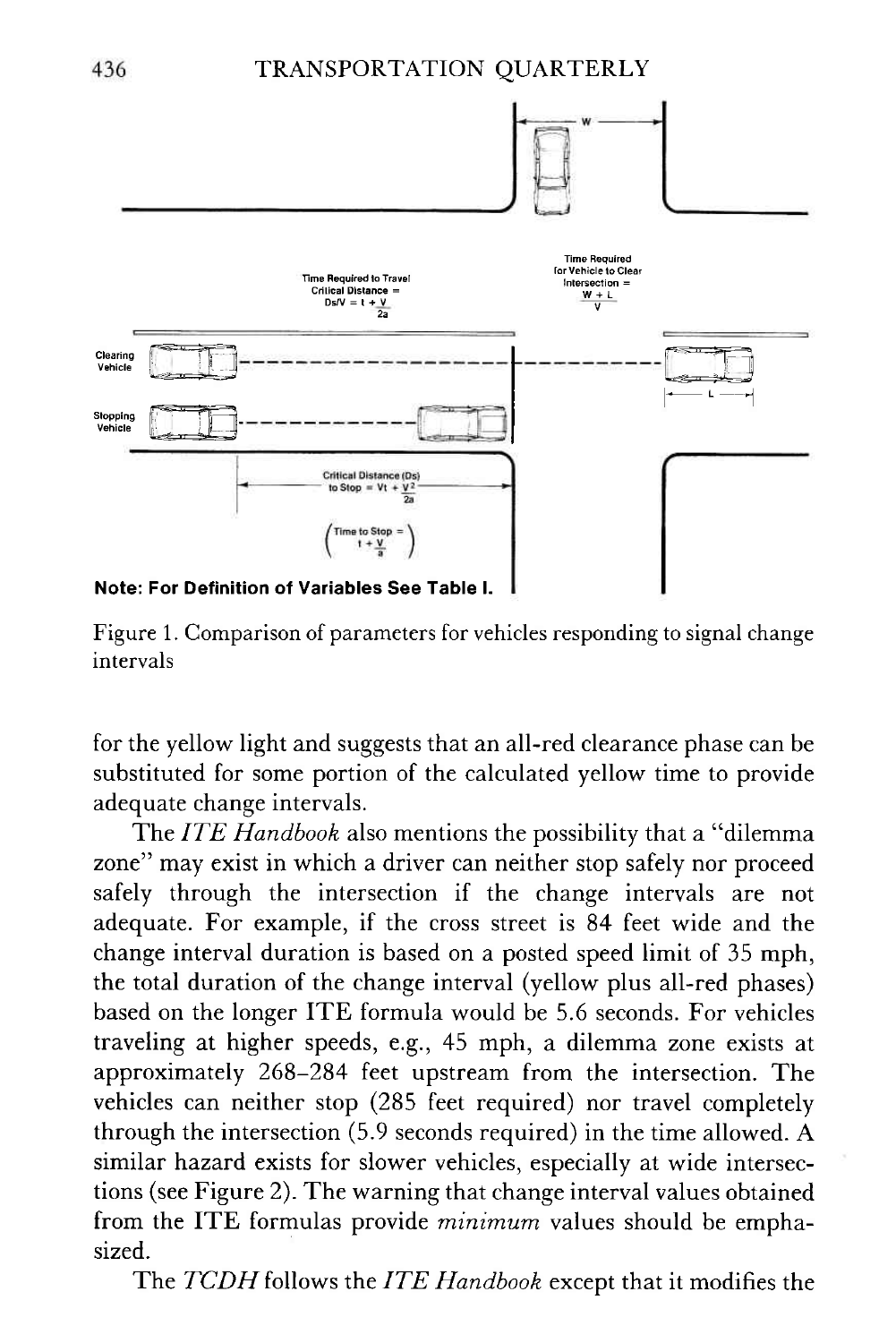

Figure 2. Duration of signal change interval as a function of vehicle speed and intersection width

timing formulas to account for the grade of the roadway.<sup>5</sup> Vehicles on downhill approaches require greater physical force to decelerate as quickly as they would on a level road. If drivers responded as though they were on a level road, they would require a greater distance in which to stop their vehicles. Consequently, vehicles that attempt to clear the intersection need additional time. The TCDH further recommends that both the 15th and 85th percentile speeds be used to compute the change interval because slow traffic on wide approaches may require longer intervals (see Figure 2). The TCDH points out that the current edition of the ITE Handbook has lowered the acceptable driver deceleration rate from 15 to 10 ft/sec<sup>2</sup>. It further recommends rounding up to the next half second of the first two terms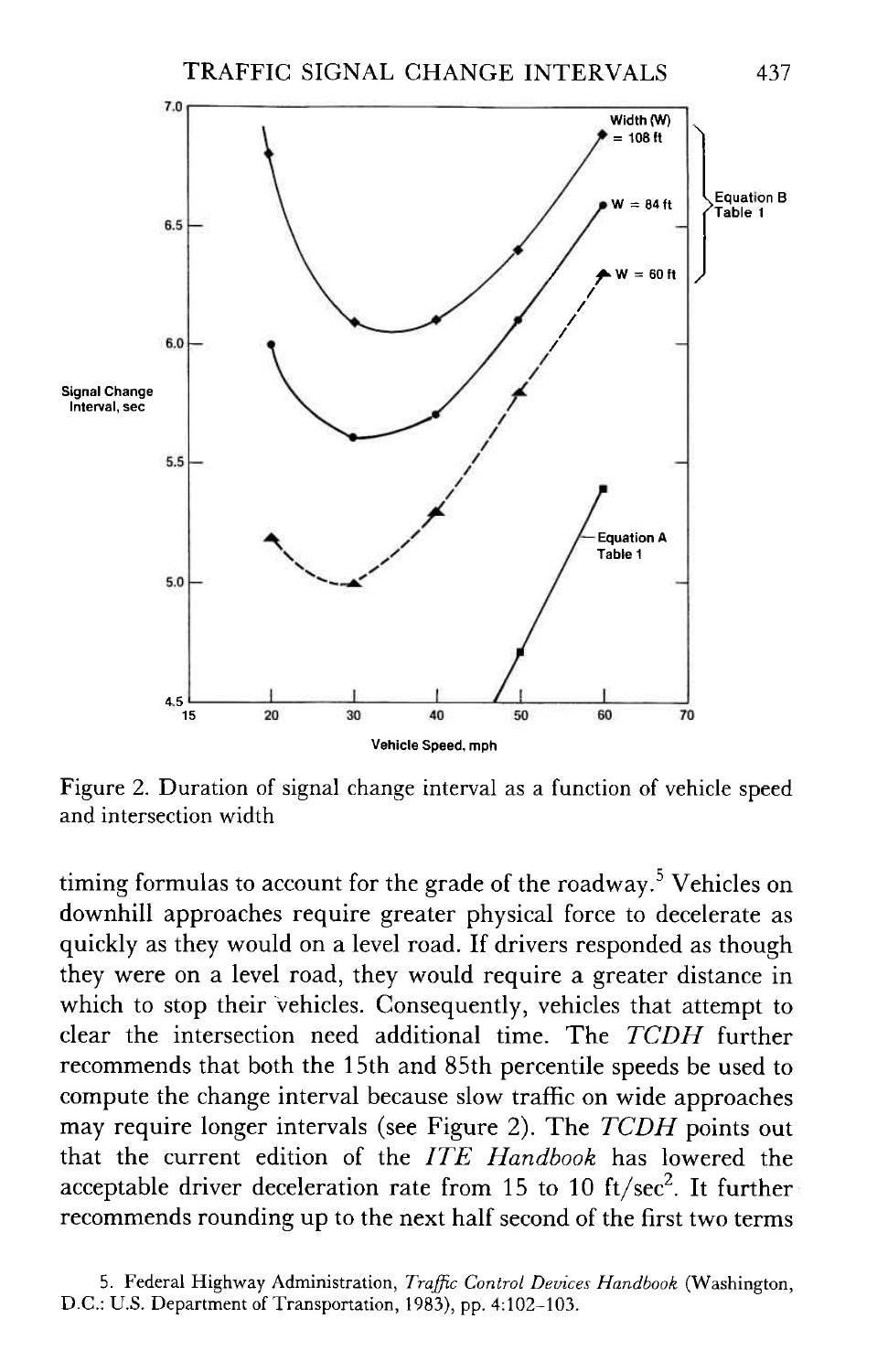of the ITE equation, maintaining a yellow phase of between 3 and <sup>5</sup> seconds, and including any additional change interval time in an all-red phase.

In contrast to these recommendations, some traffic engineers have argued that the yellow phase should not include clearance time and that an additional all-red phase should be *selectively* used to provide clearance time.<sup>6</sup> It has been suggested that the posted speed limit be modified to justify short signal change intervals.' Some traffic engineers assume that up to two late left-turning vehicles will complete their manuever during the change interval. Timing change intervals without providing adequate clearance time places the responsibility on individual motorists to be sure that there is sufficient time left to completely clear the intersection. In addition, it places the responsibility on cross-street motorists to be sure the intersection is clear before they enter it. These timing practices assume that, if a collision occurs, the motorist is at fault for not yielding the right-of-way or making <sup>a</sup> wrong choice between entering or stopping.

The role of the traffic engineer is to provide a margin of safety so that motorists can pass safely through the intersection during either the yellow or all-red phase. Any philosophy that accepts crashes that could be prevented merely to save 1 or 2 seconds of signal timing is contrary to traffic safety principles. Most states allow vehicles to enter the intersection when the signal is yellow, and common driving experience and research indicate that many drivers will enter at the end of the yellow phase. An appropriate total signal change interual (yellow and all-red phases) will protect most motorists who continue through the intersection from the cross-street traffic. It has been recognized for some time that "any clearance interval (i.e., signal change interval) or interpretation . . . which requires drivers to brake harder appears to be contrary to normal driver behavior and is therefore unrealistic. "6

special modifications of change interval timing should also be considered to accommodate large trucks and buses with typical vehicle lengths of up to 65 feet and poor deceleration characteristics compared to passenger vehicles. Intersections with unusual geometry where the

7. Federal Highway Administration, Traffic Control Devices Handbook

<sup>6.</sup> H.H. Bissell and D.L. Warren, "The Yellow Signal is Not a Clearance Interval," ITE Journal 51, no. 2 (February 1981): 14-17.

<sup>8.</sup> P. Olson and R.W. Rothery, "Deceleration Levels and Clearance Times Associated with the Amber Phase of Traffic Signals," Traffic Engineering 42, no. 4 (April 1972): 16-19;  $62 - 63.$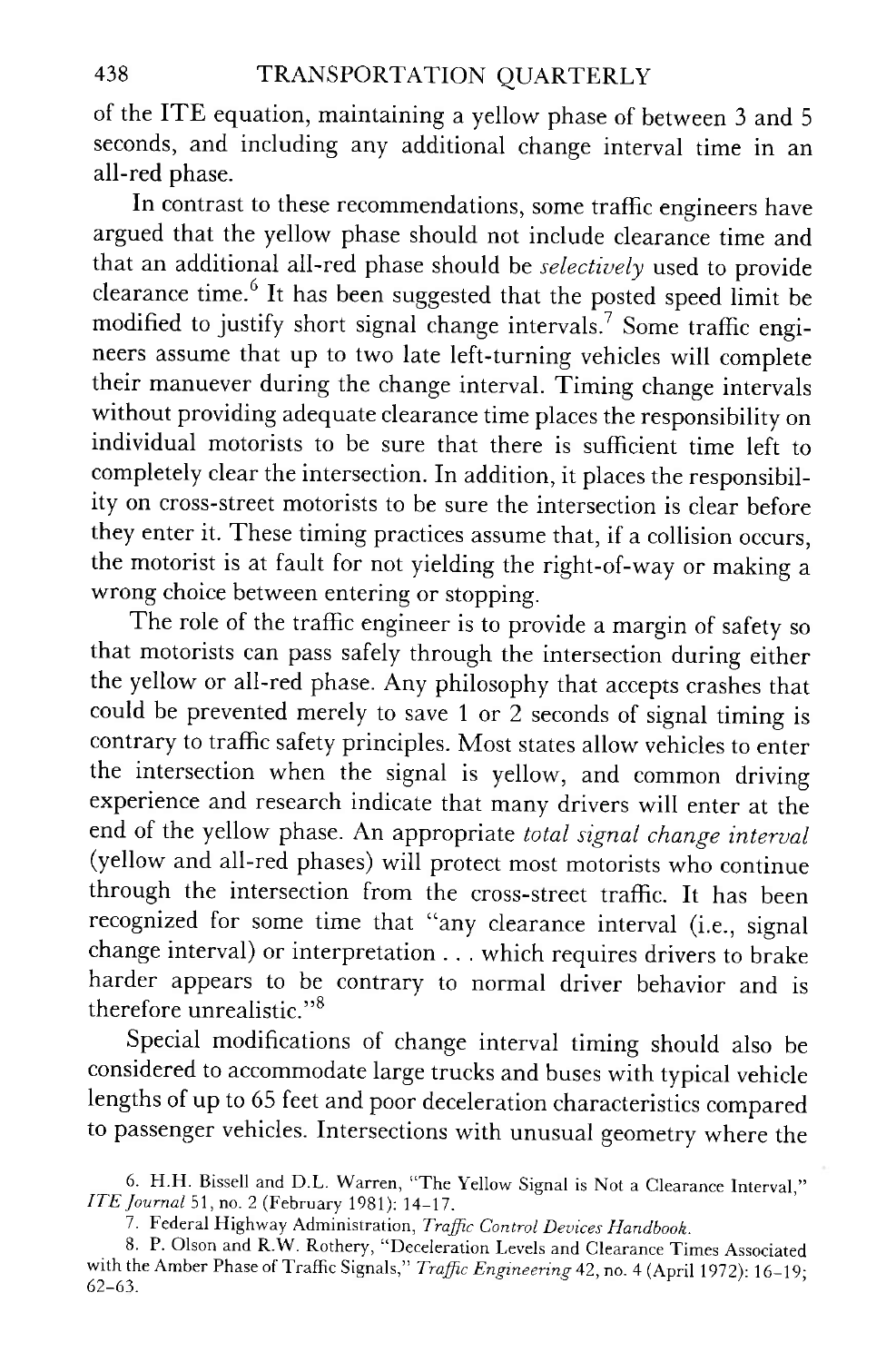path the vehicle travels is longer than the perpendicular intersection width may also require special timing procedures.<sup>9</sup>

Pedestrian safety is also affected by signal timing. The pedestrian walk signal, which is displayed as soon as the conflicting traffic is shown a red light, is usually interpreted to mean pedestrians may proceed safely across the roadway.<sup>10</sup> It is not assumed that pedestrians should wait for potential clearing traffic. If signal change intervals are timed using the ITE formula for jurisdictions that prohibit vehicles from entering the intersection during the yellow light, pedestrians could enter the street 2 or 3 seconds before late clearing vehicles reach the crosswalk.

It should be noted that the ITE equations have some inherently conservative assumptions. The timing formulas assume that drivers decelerate in a uniform manner and that they attempt to clear an intersection at a uniform speed. However, some drivers exert additional pressure on the brake pedal or even panic brake to ensure that their vehicles will come to rest before the intersection. Also, latearriving drivers may speed up to make the light. Some drivers may expect late-coming vehicles and wait for vehicles on the cross-street to stop; this may be particularly true at intersections where late-clearing vehicles are common. In addition, drivers may tend to enter the intersection when they are facing only light traffic on the cross street, and they may tend to stop when facing heavy traffic on the cross street; both of these behaviors contribute to collision avoidence.

#### IMPLICATIONS OF TRAFFIC SIGNAL CHANGE INTERVAL TIMING

In actual practice, many jurisdictions do not correctly apply the recommended procedures for timing signal change intervals. A survey of the state-of-the-art found that procedures for determining the length of the yellow phase were inconsistent with the laws regarding its purpose. Of the approximately 230 traffic agencies responding, more than half used the ITE formulas.<sup>11</sup> Some jurisdictions use uniform change intervals (all or most intervals timed typically at 3 or 4 seconds) regardless of relevant individual intersection characteristics.

<sup>9.</sup> J.M. Frantzeskakis, "Signal Change Intervals and Intersection Geometry," Transportation Quarterly 38, no. 1 (January 1984): 47-58.

<sup>10.</sup> Federal Highway Administration, Manual on Uniform Traffic Control Devices (Washington, D.C.: U.S. Department of Transportation, 1978), p. 4D-1.

<sup>11.</sup> B. Benioff and T. Rorabaugh, A Study of Clearance Intervals, Flashing Operation, and Left-Turn Phasing at Traffic Signals (Washington, D.C.: Federal Highway Administration, 1980), FHWA-RD-78-46.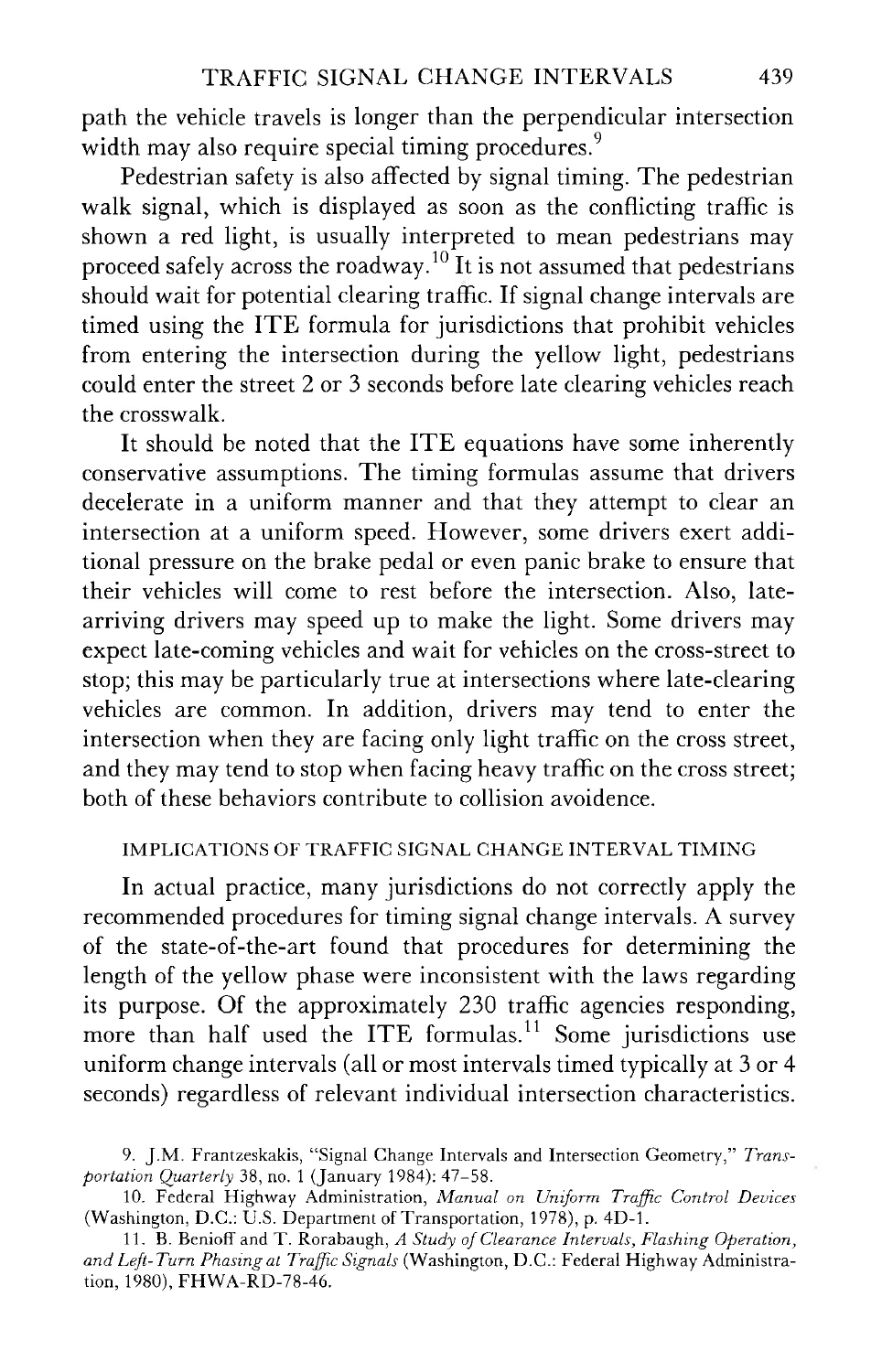### +40 TRANSPORTATION QUARTERLY

A survey of intersections in the Southeast found that about half of the approaches were deficient relative to the previous ITE Handbook formula ( $a = 15$  ft/sec<sup>2</sup>). Almost all of these intersections were deficient in terms of the current formula.<sup>12</sup> In another nationwide study, only about half of the approaches studied had a total signal change interval sufficient to meet the current ITE formula.<sup>13</sup>

Lack of appropriate signal change interval timing procedures can have serious legal implications. The city of Flint, Michigan was held responsible for the death of a driver in a car-truck collision at an intersection because the signal change interval failed to account for the deceleration characteristics of trucks. The court stated that this was a defect in the intersection design. $14$ 

Surveys of drivers' knowledge about change intervals have reported that, generally, drivers are unaware of the specifics of the law where they reside.<sup>15</sup> Although the jurisdictions' laws allowed vehicles to enter the intersection on yellow, more than 50 percent of those questioned responded that they should stop before the intersection if it was safe to do so. Although it is not known what choices these drivers make in actual driving, rear-end crashes may result if a driver chooses to stop and the driver behind chooses to legally attempt to enter the intersection.

Considerable research has been conducted to assess driver behavior during the signal change intervals, and all of it has concluded that the majority of drivers will continue to enter the intersection if, based on their speed and distance, they would be forced to decelerate at a rate 12-15 ft/sec<sup>2</sup> or faster.<sup>16</sup> For most drivers, this would be an abrupt

12. P.S. Parsonson and A. Santiago, "Design Standards for Timing the Traffic-Signal Clearance Period Must be Improved to Avoid Liability," ITE Compendium of Technical Papers (Washington, D.C.: ITE, 1980), pp. 67-71.

13. P. Zador, H. Stein, S. Shapiro, and P. Tarnoff, "The Effect of Signal Timing on Traffic Flow and Crashes at Signalized Intersections," Transportation Research Record 1010, Transportation Research Board, Washington, D.C., 1985, pp. 1-8.

14. Parsonson and Santiago, "Design Standards for Timing the Traffic-Signal Clearance Period Must be Improved to Avoid Liability."

15. Benioff and Rorabaugh, A Study of Clearance Intervals, Flashing Operation, and Left-Turn Phasing at Traffic Signals.

16. Gazis, Herman, and Maradudin, "The Problem of the Amber Signal Light in Traffic Flow;" Olson and Rothery, "Deceleration Levels and Clearance Times Associated with the Amber Phase of Traffic Signals;" Zador, Stein, Shapiro, and Tarnoff, "The Effect of Signal Timing on Traffic Flow and Crashes at Signalized Intersections;" M. Chang, C.J. Messer, and A Santiago, "Timing Signal Change Intervals Based on Driver Behavior," Transportation Research Record 1027, Transportation Research Board, Washington, D.C., 1985, in press; M. Chang, C.J. Messer, and A. Santiago, "Evaluation of Engineering Factors Affecting Traffic Signal Change Intervals," *Transportation Research Record 956*, Transportation Research Board, Washington, D.C., 1984, pp. 18–21; W.A. Stimpson, P.L. Zador, and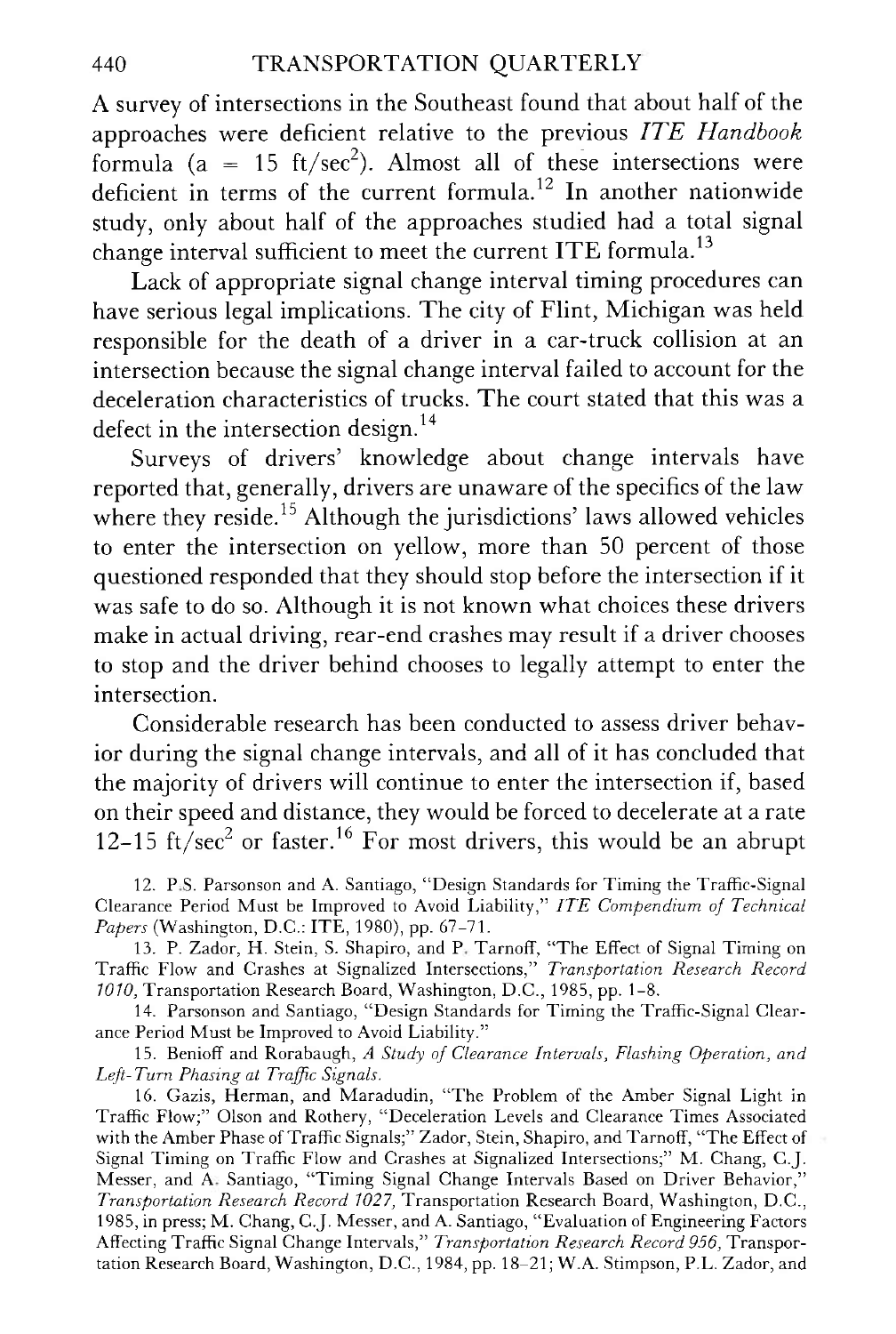stop. The vast majority of drivers who can stop at a deceleration rate of  $10 \text{ ft/sec}^2$  or less will do so. The current edition of the ITE Handbook reduced the recommended deceleration value from 15  $ft/sec<sup>2</sup>$  to 10 ft/sec<sup>2</sup> in response to the evidence supporting the slower rate.

Research has also shown that the choice to continue through the intersection is largely independent of intersection characteristics and the actual duration of the change interval. In the several studies where drivers were observed responding to the onset of the yellow light, few significant differences were noted in the deceleration rates or response times of drivers. In addition, several studies have evaluated changes in the behavior of drivers with extended signal change intervals, and all of these studies found little difference in driver response. However, the longer signal change intervals allowed significantly more vehicles to clear the intersection before the startup of cross-street traffic.<sup>17</sup>

A major evaluation of the effects of longer signal change intervals was conducted in Australia in  $1980$ .<sup>18</sup> The change intervals of 58 intersections in Newcastle were retimed using a formula similar to the longer ITE formula. Previously, the yellow phase was 3 seconds at all the intersections and the duration of any all-red phase varied. On the average, the yellow phase was increased to 4 or  $\overline{4.5}$  seconds. Detailed observations of drivers entering the intersection were made at 15 of these intersections before the timing changes and 3 months after they were made. Overall, vehicles entering the intersections on red decreased 63 percent, from 9 per 1,000 vehicles entering to 3.4 per 1,000 vehicles entering. In Sydney, the change intervals of four

P.J. Tarnoff, "The Influence of the Time Duration of Yellow Traffic Signals on Driver Response," ITE Journal (November 1980): 22-29; W.L. Williams, "Driver Behavior During the Yellow Signal Interval," Research Board, Washington, D.C., <sup>1</sup> Evaluation of Driver Behavior at Signalized Intersections," Transportation Research Record 904, Transportation Research Board, Washington, D.C., 1983; and R. Wortman, J. Witkowski, and T. Fox, "Traffic Characteristics During Signal Change Intervals," Transportation Research Record 1027, Transportation Research Board, Washington, D.C., 1985, in press; and P.L. Zador, Driver Behavior at Signalized Intersections in Relation to Yellow Intervals (Washington, D.C.: Insurance Institute for Highway Safety, 1980).

<sup>17.</sup> Benioff and Rorabaugh, "A Study of Clearance Intervals, Flashing Operation, and Left-Turn Phasing at Traffic Signals;" Zador, Stein, Shapario, and Tarnoff, "The Effect of Signal Timing on Traffrc FIow and Crashes at Signalized Intersections;" Chang, Messer, and Santiago, "Timing Signal Change Intervals Based on Driver Behavior;" and Wortman, Witkowski, and Fox, "Traffic Characteristics During Signal Change Intervals."

<sup>18.</sup> R.D. Munro and L. Marshall, Analysis of the Newcastle Survey of Driver Observance of Traffic Signals, report to Department of Main Roads, Sydney, Australia, 1982.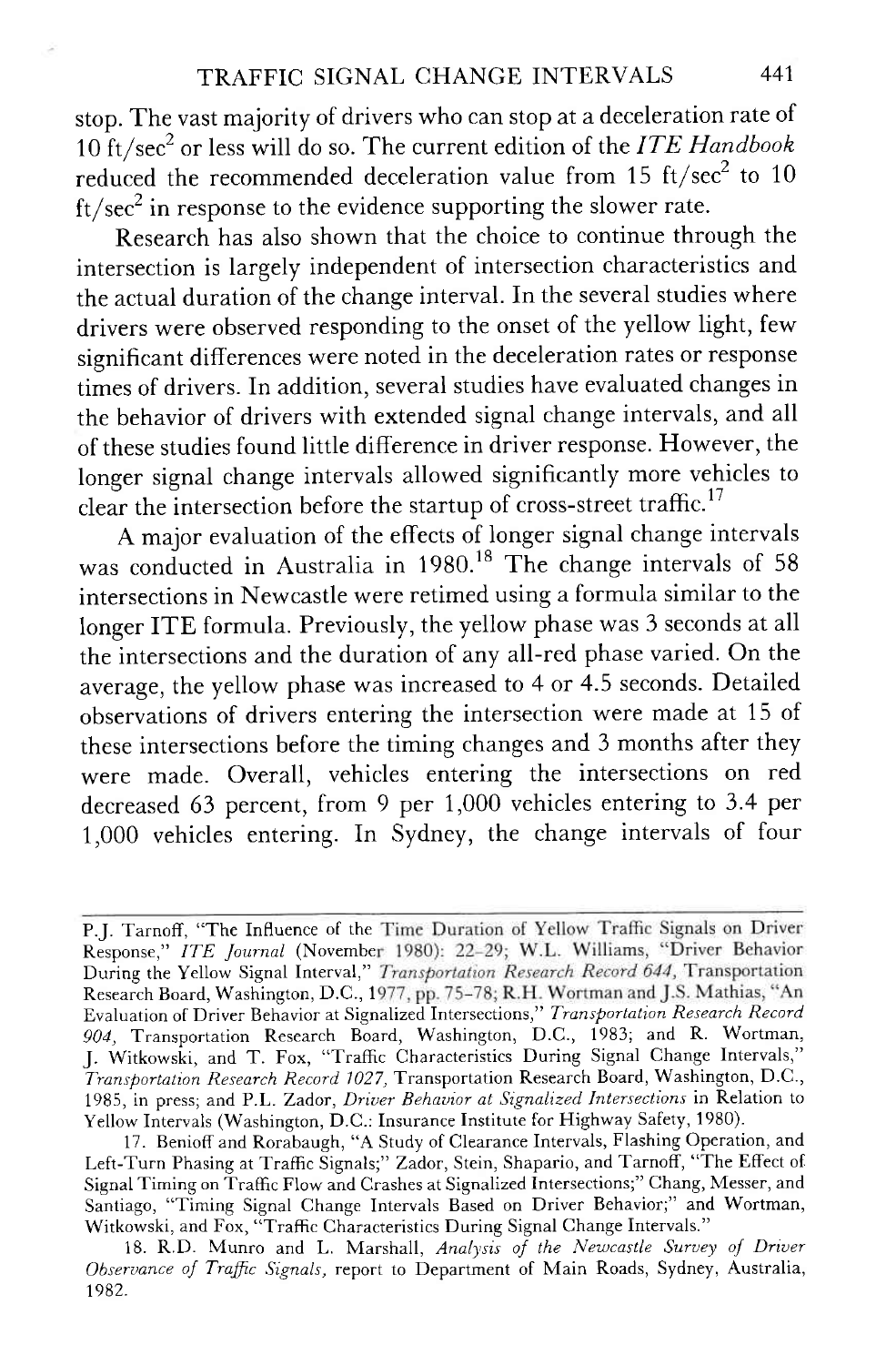intersections were increased based on the Newcastle experience, and an evaluation was performed to determine if this increase had any effect on the capacity of these intersections. This study concluded that an increase in change interval time would have a negligible effect on intersection capacity.<sup>19</sup>

Recent research has found that traffic signal change interval timing can significantly affect intersection crash rates. A national study found that, on average, crash rates were significantly higher at intersections with less adequate change intervals.<sup>20</sup> Traffic and signal operations were observed at 91 intersections in eight different  $\tilde{U}$ .S. cities. Despite differences in intersection characteristics, the flow of traffic through the intersections during the change intervals was similar. However, intersections with less adequate timing relative to the ITE formula had significantly higher rear-end and right-angle crash rates. Figure 3 shows the relationship between the clearance ratio (ratio of actual signal change interval to signal change interval computed using longer ITE formula) and the daytime crash rate for the observed street. This study also reported that the intersections with the least adequate change intervals had, on the average, slower approach street traffic and intersected with wider cross streets than the intersections with more adequate change intervals. This finding confirms the earlier observations about the sensitivity of the ITE longer formula to intersection characteristics (Figure 2). The methods used in this study were repeated in another evaluation of intersections, and the results were similar.  $21$ 

Several other studies have examined the effects of modifying signal change intervals on crashes, but they have not compared these effects to the adequacy of the change intervals. The Australian study did examine changes in crashes at the intersections with modified timing and found that, overall, there was little chanqe in the number and severity of crashes.<sup>22</sup> However, because there were differences in the

<sup>19.</sup> A.B. Finlay, Evaluation of Increased Intergreen Time at Signal Sites Operating Close to Capacity, report to Department of Main Roads, Sydney, Australia, 1984.

<sup>20.</sup> Zador, Stein, Shapario, and Tarnoff, "The Effect of Signal Timing on Traffic Flow and Crashes at Signalized Intersections."

<sup>21.</sup> A. Taghipour-Z, Relationship Between Accident Experience and Timing of the Clearance Interval at Signalized Intersections (unpublished thesis Atlanta, GA: Georgia Institute of Technology, School of Civil Engineering, March 1985).

<sup>22.</sup> P.C. Croft and B.C. Traudinger, Crashes at Signalized Intersections-Effects of a Trial of Signal Timings Adjustments, Traffic Authority of New South Wales, Australia, 1 983.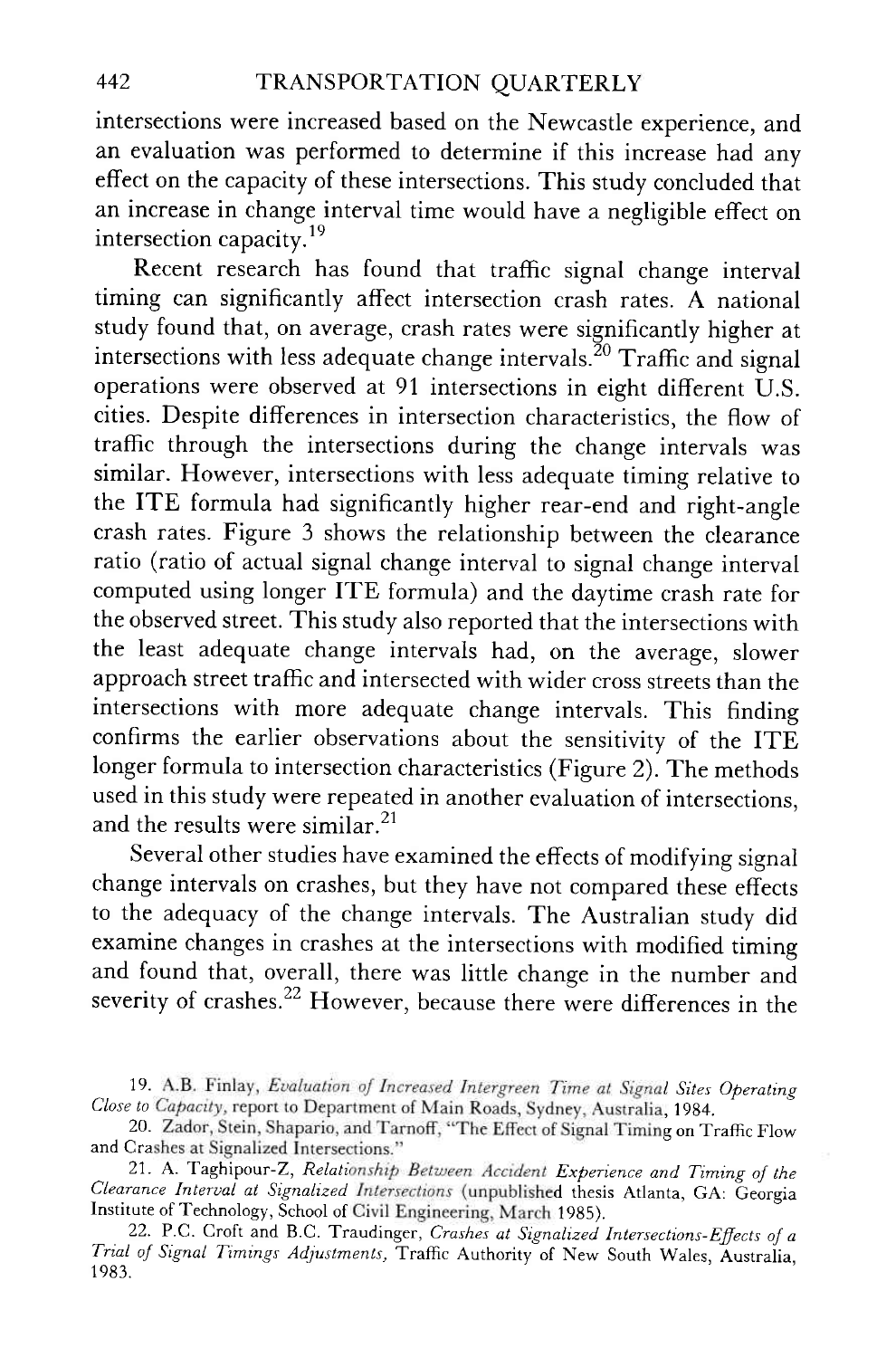

Figure 3. Crash rates by crash type and intersection group

pattern of changes in crashes (day/night) and traffic volumes (after period volumes increased 17 percent during the day, 8 percent at night) that were not fully accounted for in the crash analyses, these results are inconclusive.

Another major study investigated changes in traffic operations and crashes following implementation of a uniform yellow phase in Fresno, California.<sup>23</sup> In this study, the yellow phase was adjusted to between 3.6 to 4.0 seconds; the existing yellow duration was increased at some intersections and decreased at others. An analysis of crashes at 80 selected intersections concluded that, overall, the crash rate did not change but the severity of crashes was reduced. The most affected crashes were not multiple vehicle crashes as would be expected but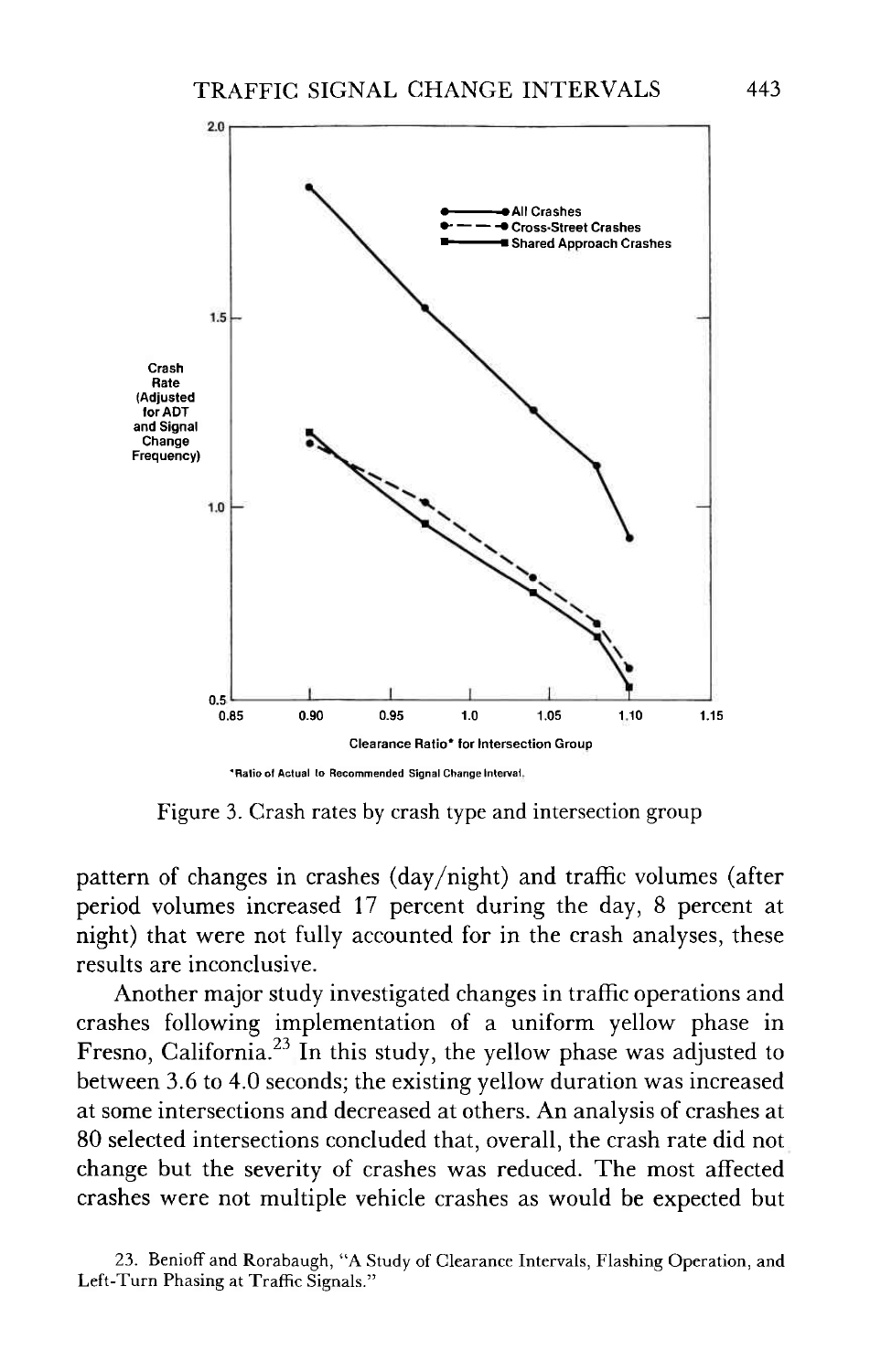those classified as "other," such as single vehicle crashes. The study also noted that these changes to the yellow phase had a negligible effect on intersection capacity.

Two studies have examined the effect of adding an ail-red phase to the existing change interval and have found that this reduces rightangle crashes.<sup>24</sup> However, these studies did not examine whether the effect was due to increasing the total change interval length or the specific addition of red versus vellow time.

#### DISCUSSION

This article has reviewed the policies and procedures commonly used to determine the duration of traffic signal change intervals. The main conclusions that can be drawn from the research that has been performed are:

1. Driver behavior at yellow lights (e.g., stopping decisions, perception-reaction times, and deceleration rates) is largely independent of differences in state laws concerning the purpose of yellow lights, individual intersection characteristics, and traffic conditions.

2. Not all traffic signals have change interval timing that is specific to the intersection's characteristics, and many do not provide sufficient time for vehicles to clear the intersection before the start-up of cross-street traffic.<br>3. Inadequate traffic signal change interval timing relative to the

ITE recommended longer formula is associated with higher crash rates for both rear-end and right-angle crashes.

None of the official sources of guidance for timing traffic signal change intervals systematically provide for the safety of a late-arriving vehicle. They do not require clearance time even though research has repeatedly indicated that drivers do enter the intersection during the yellow phase and are unfamiliar with local laws requiring them to stop on yellow. Recently, the Institute of Transportation Engineers proposed new standards for the timing of traffic signal change intervals that failed to require clearance time at all intersections.<sup>25</sup> The provision of clearance time to accomodate late-entering drivers

<sup>24.</sup> Benioff and Rorabaugh, "A Study of Clearance Intervals, Flashing Operation, and Left-Turn Phasing at Traffic Signals;" and T.A. Ryan and C.F. Davis, "Driver Use of the All-Red Signal," Transportation Research Record 881, Transportation Research Board Washington, D.C. 1982, pp. 9-16.

<sup>25.</sup> ITE Technical Committee 4A-16, "Proposed Recommended Practice for Deter-<br>mining Vehicle Change Intervals," ITE Journal 55, no. 5 (May 1985): 61-64.